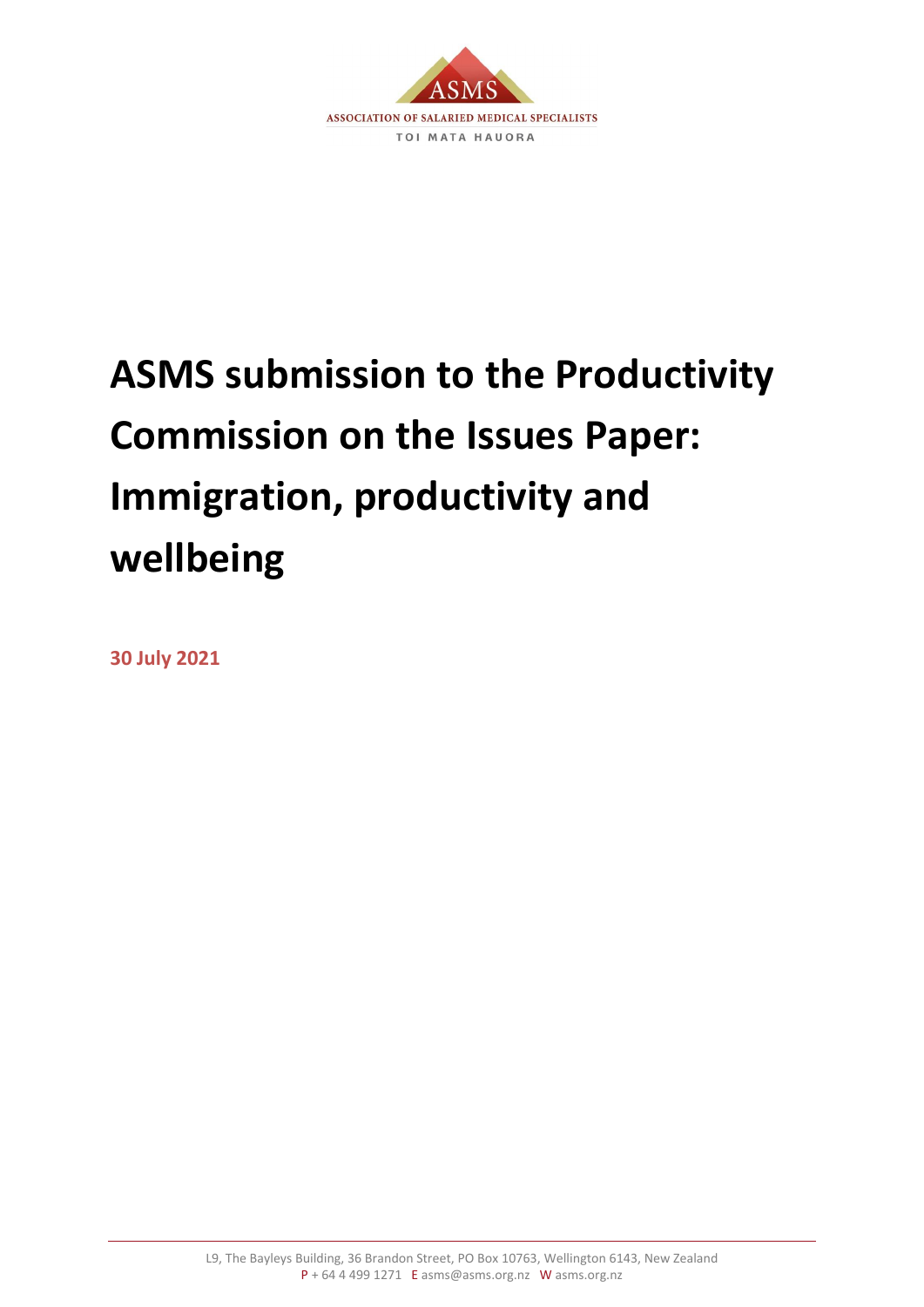The Association of Salaried Medical Specialists (ASMS) welcomes the Government's decision to undertake a review of the working-age immigration system. We appreciate the opportunity to provide feedback on the Productivity Commission's paper *Immigration, productivity and wellbeing*.

ASMS is the union and professional association of salaried senior doctors and dentists. We were formed in April 1989 to advocate and promote the industrial and professional interests of our members, most of whom are employed by District Health Boards as medical and dental specialists, including physicians, surgeons, anaesthetists, psychiatrists, oncologists, radiologists, pathologists and paediatricians. We have over 5,000 members.

ASMS is working for an equitable, accessible public health care system that meets the needs of all New Zealanders.

The main points in our submission are:

- Immigration policy should be reset to ensure it honours the Crown's obligations under Te Tiriti o Waitangi.
- Māori should have a shared role in determining immigration policy.
- Te ao Māori concepts and values should be used to guide immigration policy and processes.
- Net National Income per person as a measure of growth in incomes attributed to productivity growth fails to recognise income inequality and poverty in Aotearoa New Zealand.
- The immigration system needs to have a greater focus and emphasis on what we are striving to achieve as a country through immigration.
- The development of a Government policy statement on immigration that outlines its policy objectives and priorities would be a positive step.
- An immigration policy that applies te ao Māori concepts in its design and implementation could help retain overseas trained medical doctors.
- The Essential Skills in Demand Lists does not accurately reflect the overall forecast shortage of medical specialists in the medium to long term.
- The current health reforms offer an opportunity for agencies to work more closely together and have an enhanced role in advising Immigration New Zealand on health workforce shortages.
- Immigration processes for residency for medical specialists should be fast tracked.

# **The Treaty of Waitangi and immigration policies**

ASMS recognises the principles of Te Tiriti o Waitangi and the special obligations of the Crown to Māori, particularly to ensure equity and active protection. We are committed to advocating for policies that are cognisant of the rights and interests of Māori enshrined in the Treaty. Immigration, including from colonisation, has generally ignored Māori rights.

In our view, immigration policy should be reset to ensure it honours the Crown's obligations under the Treaty. We believe that Māori, as Treaty partner, should have a shared role and a strong voice in determining policy settings. The Immigration Act 2009 should be amended to confirm the Treaty's status, an specific provisions should be included that recognise its importance.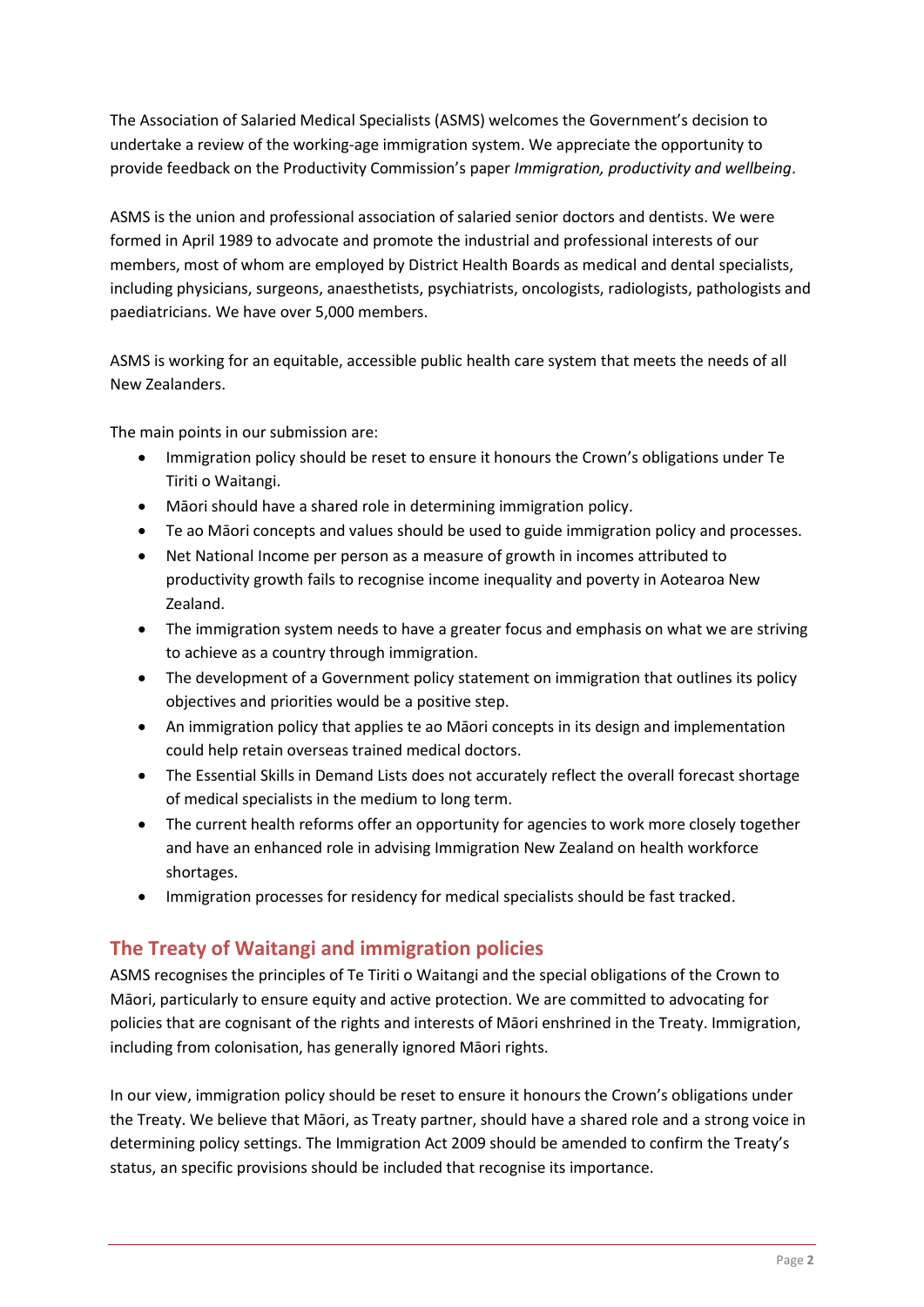We are pleased the Government has asked the Productivity Commission (the Commission) to consider how te ao Māori concepts and the inclusion of Māori perspectives can be applied in immigration policy. We support concepts, such as rangatiratanga, and Māori values being used to guide immigration policy and processes. We support tikanga approaches being part of the immigration system.

## **Assessing New Zealand's immigration system**

The Commission's proposed framework for assessing the immigration system focusses on the impacts that immigration has on productivity growth and on wellbeing factors. The proposed framework assumes that productivity growth is the key to long-term economic growth and that improving wellbeing over time relies on productivity growth. The Issues Paper states that the outcome of faster productivity growth is higher incomes, expressed as Net National Income per person and defined as "the average income per person left over once wear and tear on capital and infrastructure has been paid for".

Our concern with this measure is that it fails to recognise income inequality and poverty in Aotearoa New Zealand and masks the significant inequities that exist. Thus, we are not convinced that growth in Net National Income per person is necessarily consistent with supporting wellbeing objectives and higher living standards for all New Zealanders.

#### **Government policy statement on immigration**

ASMS suggests that the immigration system needs a greater focus and emphasis on what we are striving to achieve as a country through immigration. We consider it would be a positive step for the Government to develop a public policy statement on immigration, reviewed every 3-5 years, that clearly outlines the Government's policy objectives and priorities. Communicating and consulting with the public on immigration's strategic objectives is important to guide the system and for shared understanding.

#### **Recruitment and retention of overseas trained doctors**

Our health system relies heavily on overseas trained senior doctors and dentists (international medical graduates) to maintain our medical workforce. IMGs fill gaps in the medical workforce that we cannot fill with locally trained doctors. Currently, IMGs make up 43% of the New Zealand specialist workforce and a well-functioning immigration system is necessary for their continued recruitment.

It is noteworthy that many IMGs do not stay long in New Zealand, which has the potential to create a degree of workforce 'churn'. This can increase workload pressures on other doctors and impose significant costs on the healthcare system.

ASMS is aware that IMGs are not always well supported to settle and integrate in Aotearoa New Zealand. An immigration policy that applies te ao Māori concepts in its design and implementation could be helpful in addressing this. For example, policy that is underpinned by concepts such as whanaungatanga (the connections between us) and manaakitanga (care for others) could flow through the system and be applied to supporting IMGs. These concepts, and others from te ao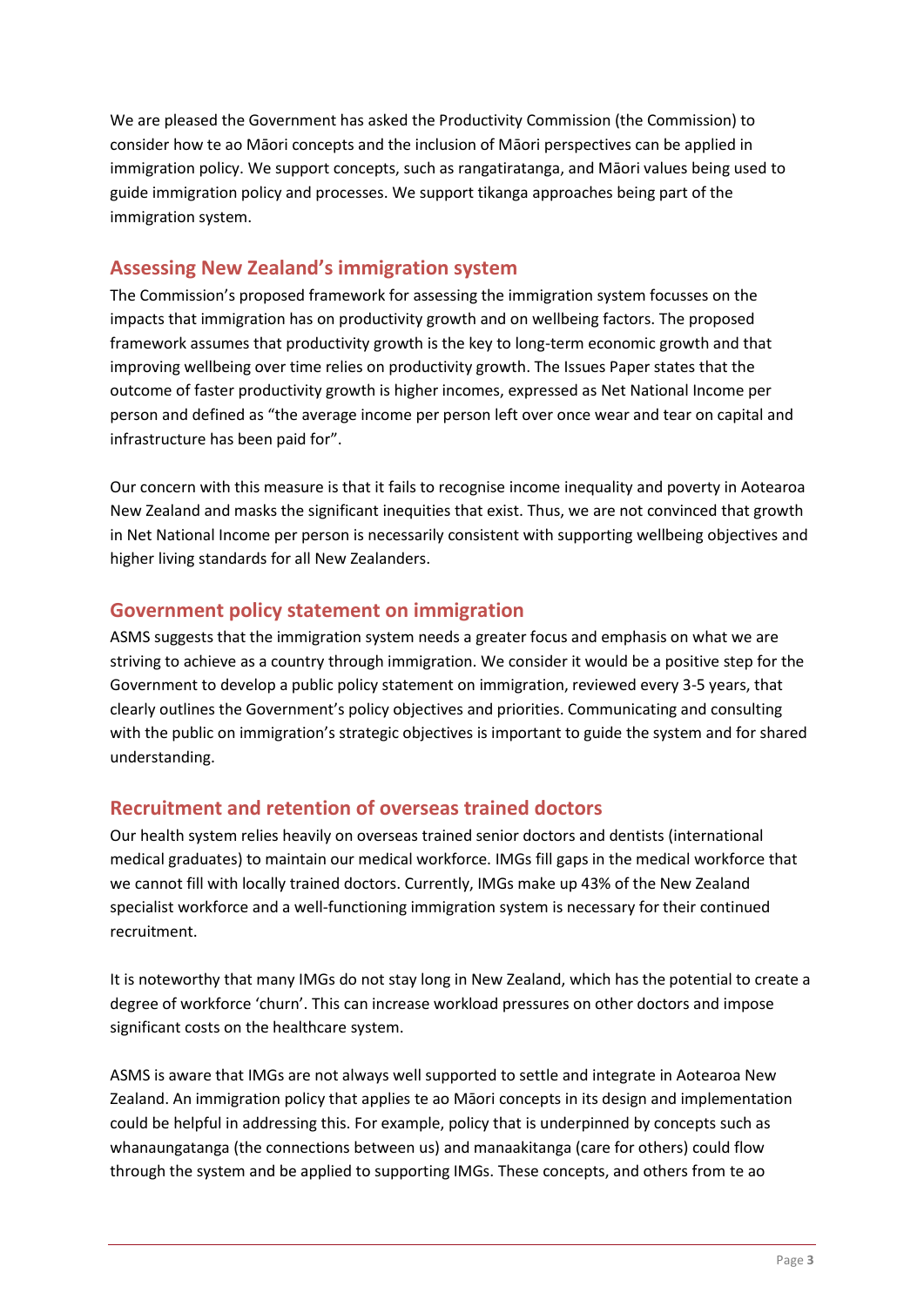Māori, emphasise relationships and the notion of mutual care and respect. They could help set requirements for health employers to include in their recruitment policies and practices, including support and pastoral care. It is possible that this would help IMGs settle, integrate and be more likely to stay.

#### **Health workforce shortages**

There is an overall shortage of specialist medical practitioners in New Zealand, evidenced by the reliance on overseas-trained doctors and the use of locums. The shortage is exacerbated by a rapidly growing and aging population, the number of doctors approaching retirement age, and growing international competition for medical practitioners. ASMS supports policies that encourage a self-sufficient medical workforce by training more doctors locally, especially Māori and Pacific people. Progress towards self-sufficiency will be slow, however, and we are always likely to need overseas-trained doctors to fill gaps.

ASMS believes that the Essential Skills in Demand Lists do not accurately reflect the overall forecast shortage of medical specialists in the medium to long term. The review should look at how information on health workforce needs can be better coordinated between the ministries of immigration and health. In particular, the Ministry of Health, and the future Health NZ and Māori Health Authority should have an enhanced role in advising Immigration New Zealand on health workforce shortages and providing data. The current health reforms offer an opportunity for agencies to work more closely together. In addition, there is room for stronger coordination with medical education and training providers.

In our view, health workforce planning is poor. We have called for a health workforce plan to be developed, and for a medical workforce census to be coordinated, published and maintained to support high quality expert advice to the Ministry on all aspects on workforce policy, planning and purchasing. i

ASMS recently raised concerns with the Minister of Immigration about current restrictions on processing residency applications from the Skilled Migrant Category and Residency from Work Category. As a result of delays, we are losing IMGs because they are unable to settle permanently. ASMS has asked the Minister to make processing existing residency applications from senior doctors and dentists working in the public sector a priority. We also highlighted that the age requirement for the Skilled Migrant Category Resident Visa of 55 years or under is a barrier to the recruitment of international specialist doctors, particularly in sub-specialised services such as gynae-oncology that take many years of training. We suggest that the immigration processes for residency for medical specialists should be fast tracked.

## **Population growth from immigration**

ASMS considers that decisions on immigration policies must factor in the capacity of the health system to meet the growth in demand. Rapid population growth from immigration adds pressure to an under-resourced health system. We also reiterate our earlier comments that the Crown should engage in partnership with Māori on immigration policy, including the question of an acceptable and viable level of population growth in Aotearoa New Zealand via immigration.